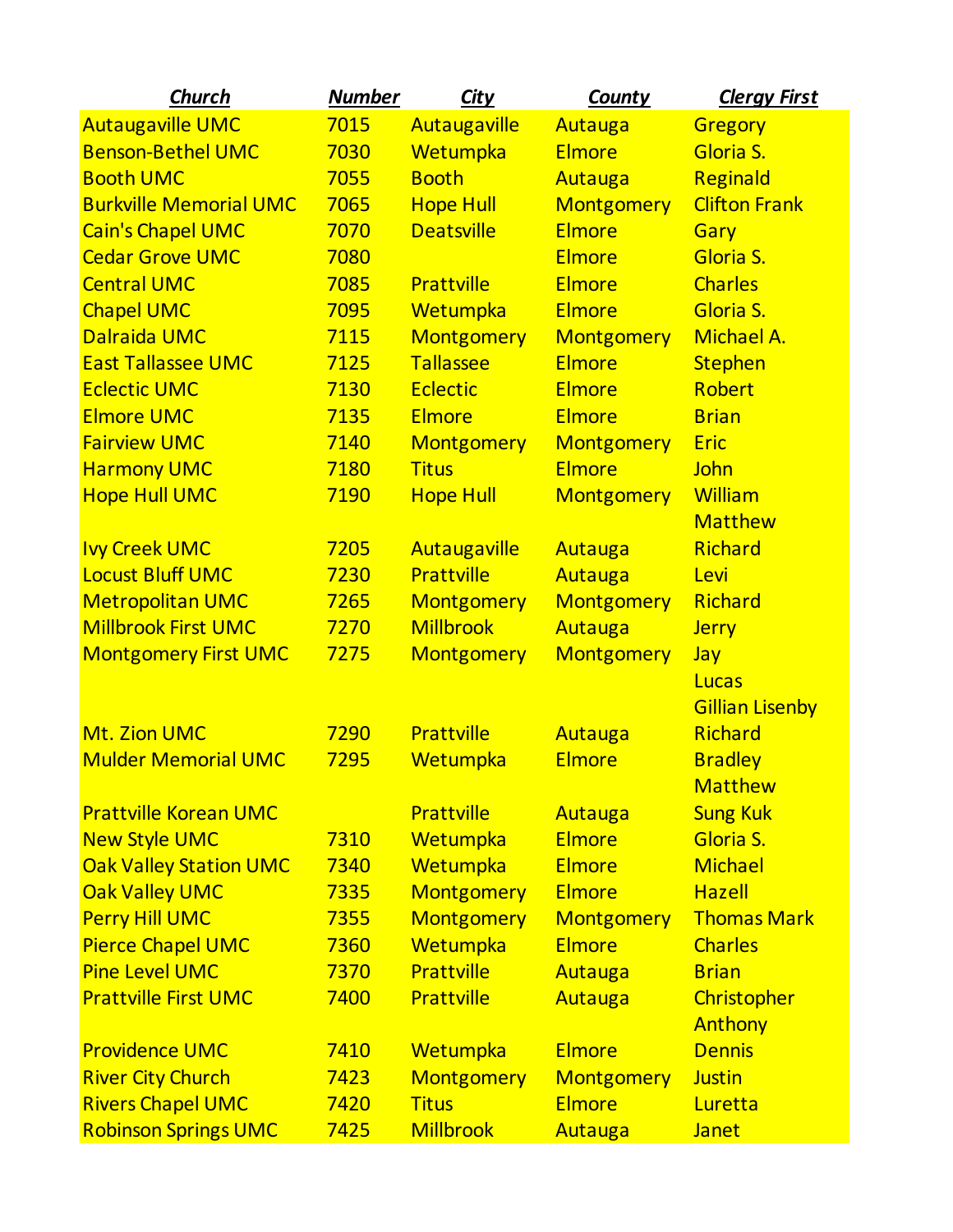| <b>Snowdoun UMC</b>             | 7435 |                   | <b>Montgomery</b> | <b>Justin</b>         |
|---------------------------------|------|-------------------|-------------------|-----------------------|
| St. Luke UMC - Montgomer 7445   |      | Montgomery        | Montgomery        | Levi                  |
| <b>St. Paul UMC</b>             | 7460 | <b>Prattville</b> | Autauga           | <b>Hazell</b>         |
| <b>Tallassee First UMC</b>      | 7475 | <b>Tallassee</b>  | <b>Elmore</b>     | <b>Ashley Clint</b>   |
| <b>Trinity UMC - Prattville</b> | 7490 | <b>Prattville</b> | Autauga           | <b>Kenneth</b>        |
| <b>Trinity, Weoka UMC</b>       | 7485 | Wetumpka          | <b>Elmore</b>     | <b>Kimberly</b>       |
| <b>Union UMC</b>                | 7495 | <b>Montgomery</b> | <b>Elmore</b>     |                       |
| <b>Wallsboro UMC</b>            | 7515 | Wetumpka          | <b>Elmore</b>     | <b>Kimberly</b>       |
| <b>Wetumpka First UMC</b>       | 7530 | Wetumpka          | <b>Elmore</b>     | <b>Walter Matthew</b> |
| <b>Whitfield Memorial UMC</b>   | 7535 | Montgomery        | <b>Montgomery</b> | <b>James</b>          |

| <b>Church</b>               | <b>Number</b> | <u>City</u>      | <b>County</b> | <u> Clergy First</u> |
|-----------------------------|---------------|------------------|---------------|----------------------|
| <b>Asbury UMC</b>           | 7010          | Georgiana        | <b>Butler</b> | Jason                |
| <b>Bethel UMC</b>           | 7040          | Prattville, AL   | <b>Butler</b> | Jason                |
| <b>Bethel UMC</b>           | 7045          | <b>Millbrook</b> | Lowndes       | <b>Jake Sherwood</b> |
| <b>Cameron Chapel UMC</b>   | 7072          | Opp              | Crenshaw      | James                |
| <b>Friendship UMC</b>       | 7160          | Georgiana        | <b>Butler</b> | Lynn                 |
| <b>Georgiana First UMC</b>  | 7165          | Georgiana        | <b>Butler</b> | Gayle                |
| <b>Greenville First UMC</b> | 7175          | Greenville       | <b>Butler</b> | Anthony              |
| <b>Jenkins Chapel UMC</b>   | 7210          | Georgiana        | <b>Monroe</b> | Jason                |
| <b>Liberty UMC</b>          | 7220          | Greenville       | <b>Butler</b> | <b>Gene Ann</b>      |
| <b>McKenzie UMC</b>         | 7250          | <b>McKenzie</b>  | <b>Butler</b> | <b>Alvin</b>         |
| <b>Oak Grove UMC</b>        | 7330          | Greenville       | <b>Butler</b> | <b>Gene Ann</b>      |
| <b>Oak Grove UMC</b>        | 7320          | Georgiana        | <b>Butler</b> | Gayle                |
| <b>Oakey Streak UMC</b>     | 7345          | Opp              | <b>Butler</b> | James                |
| <b>Providence UMC</b>       | 7405          | Georgiana        | <b>Butler</b> | <b>Gene Ann</b>      |
| <b>Rhodes Chapel UMC</b>    | 7415          | Greenville       | <b>Butler</b> | <b>Richard</b>       |
| <b>Springhill UMC</b>       | 7440          | <b>Millbrook</b> | <b>Butler</b> | <b>Jake Sherwood</b> |
| St. Paul UMC                | 7450          | Greenville       | <b>Elmore</b> | <b>Richard</b>       |
| <b>Wesley Chapel UMC</b>    | 7522          | Georgiana        | <b>Butler</b> | Lynn                 |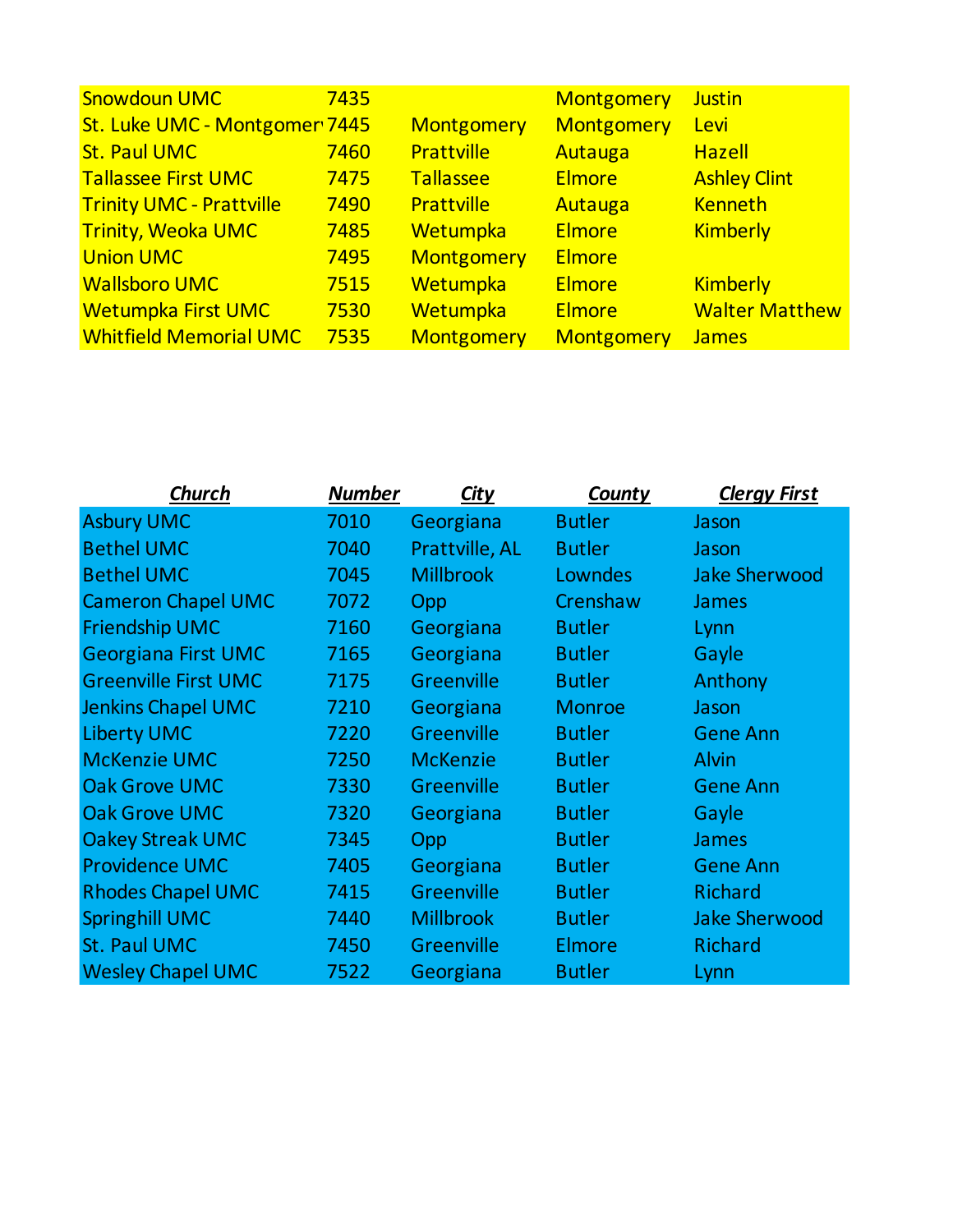| <b>Church</b>              | <b>Number</b> | <b>City</b>                   | County               | <b>Clergy First</b>   |
|----------------------------|---------------|-------------------------------|----------------------|-----------------------|
| <b>Barrett Road UMC</b>    | 7020          | Selma                         | <b>Dallas</b>        | <b>Travis</b>         |
| <b>Benton UMC</b>          | 7035          | <b>Highland Home Lowndes</b>  |                      | Earl                  |
| <b>Church Street UMC</b>   | 7100          | Selma                         | <b>Dallas</b>        | Lance                 |
| <b>Clanton First UMC</b>   | 7105          | Clanton                       | Chilton              | <b>Meghan</b>         |
|                            |               |                               |                      | <b>Wesley</b>         |
|                            |               |                               |                      | German                |
| <b>Cox Chapel UMC</b>      | 7110          | <b>Maplesville</b>            | Chilton              | <b>Robert</b>         |
| <b>Farmersville UMC</b>    | 7145          | <b>Minter</b>                 | <b>Dallas</b>        |                       |
| <b>Fort Deposit UMC</b>    | 7155          | <b>Fort Deposit</b>           | Lowndes              | A. Dennis             |
| <b>Hayneville UMC</b>      | 7185          | <b>Highland Home</b>          | Lowndes              | Earl                  |
| <b>Hopewell UMC</b>        | 7195          | Camden                        | <b>Wilcox (MTPT)</b> |                       |
| <b>Isabella UMC</b>        | 7200          | <b>Maplesville</b>            | Chilton              | <b>Robert</b>         |
| <b>Lime Springs UMC</b>    | 7225          | Clanton                       |                      |                       |
| Lowndesboro UMC            | 7235          | <b>Highland Homes Lowndes</b> |                      | Earl                  |
| <b>Maplesville UMC</b>     | 7240          | <b>Maplesville</b>            | Chilton              | <b>Barry</b>          |
| <b>McWilliams UMC</b>      | 7255          | <b>Pine Apple</b>             | <b>Wilcox (MTPT)</b> |                       |
| <b>Memorial UMC</b>        | 7260          | <b>Selma</b>                  | <b>Dallas</b>        | Linda                 |
| Mt. Nebo UMC               | 7280          | Clanton                       | Chilton              | <b>Tony</b>           |
| Mt. Pisgah UMC             | 7285          | Clanton                       | Chilton              | Andrew                |
| <b>Orrville UMC</b>        | 7350          | Selma                         | <b>Dallas</b>        | <b>Travis</b>         |
| <b>Pine Apple UMC</b>      | 7365          | <b>Pine Apple</b>             | <b>Wilcox (MTPT)</b> |                       |
| <b>Plantersville UMC</b>   | 7380          | <b>Plantersville</b>          | <b>Dallas</b>        | <b>Thomas Gregory</b> |
| <b>Pleasant Grove UMC</b>  | 7385          | Clanton                       | Chilton              | <b>Tony</b>           |
| <b>Pleasant Hill UMC</b>   | 7390          | <b>Billingsley</b>            | Autauga              | Joel                  |
| <b>Pleasant Valley UMC</b> | 7395          | Plantersville                 | <b>Dallas</b>        | <b>Thomas Gregory</b> |
| Tabernacle UMC             | 7470          | Lawley                        | <b>Bibb</b>          | Robert                |
| <b>Thorsby UMC</b>         | 7480          | <b>Prattville</b>             | Chilton              | Lester                |
| <b>Union UMC - Selma</b>   | 7500          | <b>Sardis</b>                 | <b>Dallas</b>        | Linda                 |
| <b>Verbena UMC</b>         | 7510          | Verbena                       | Chilton              | Joel                  |
| <b>Walnut Creek UMC</b>    | 7520          | Clanton                       | Chilton              | Lester                |
| <b>West Highland UMC</b>   | 7525          | <b>Selma</b>                  | <b>Dallas</b>        | <b>Toby</b>           |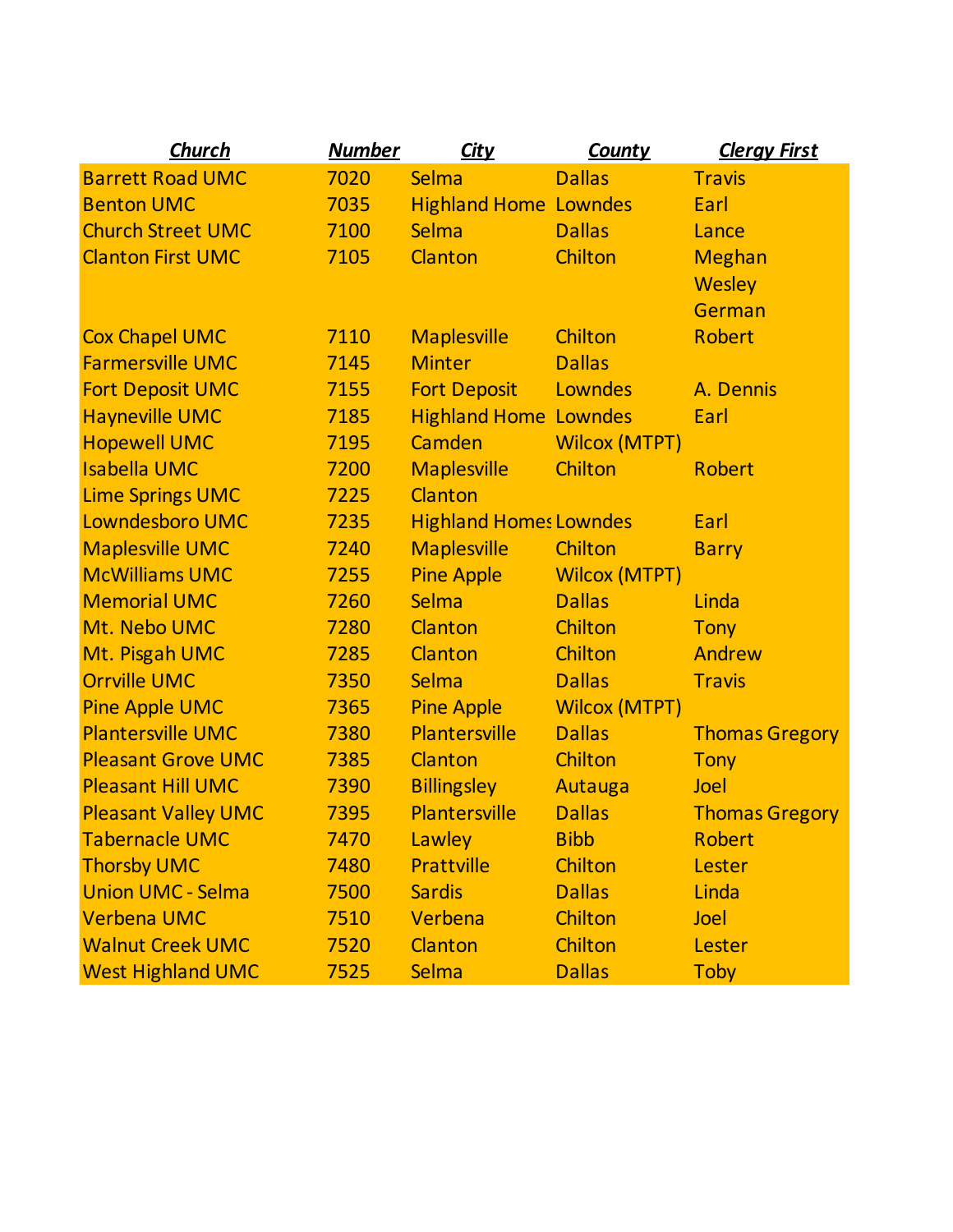| <u>Clergy Last</u>  | <u>DS Supervisor</u> |
|---------------------|----------------------|
| <b>Nobles</b>       | <b>Jeff Wilson</b>   |
| <b>Stoudemire</b>   | <b>Jeff Wilson</b>   |
| <b>Evans</b>        | <b>Jeff Wilson</b>   |
| Cobb                | <b>Jeff Wilson</b>   |
| <b>Stringfellow</b> | <b>Jeff Wilson</b>   |
| <b>Stoudemire</b>   | <b>Jeff Wilson</b>   |
| <b>Sanders</b>      | <b>Jeff Wilson</b>   |
| <b>Stoudemire</b>   | <b>Jeff Wilson</b>   |
| <b>Cobb</b>         | <b>Jeff Wilson</b>   |
| Woodall             | <b>Jeff Wilson</b>   |
| <b>Gulledge</b>     | <b>Jeff Wilson</b>   |
| <b>Cowley</b>       | <b>Jeff Wilson</b>   |
| <b>Turner</b>       | <b>Jeff Wilson</b>   |
| <b>Brannon</b>      | <b>Jeff Wilson</b>   |
| <b>Box</b>          | <b>Jeff Wilson</b>   |
| O'Reilly            | <b>Jeff Wilson</b>   |
| <b>Lucas</b>        | <b>Jeff Wilson</b>   |
| <b>Morrow</b>       | <b>Jeff Wilson</b>   |
| <b>Williams</b>     | <b>Jeff Wilson</b>   |
| May                 | <b>Jeff Wilson</b>   |
| Cooper              | <b>Jeff Wilson</b>   |
| <b>Tribble</b>      | <b>Jeff Wilson</b>   |
| Walters             | <b>Jeff Wilson</b>   |
| Lucas               | <b>Jeff Wilson</b>   |
| <b>Zimanek</b>      | <b>Jeff Wilson</b>   |
| <b>Mobley</b>       | <b>Jeff Wilson</b>   |
| <b>Hong</b>         | <b>Jeff Wilson</b>   |
| <b>Stoudemire</b>   | <b>Jeff Wilson</b>   |
| Smith               | <b>Jeff Wilson</b>   |
| <b>Stoudemire</b>   | <b>Jeff Wilson</b>   |
| <b>Osgood</b>       | <b>Jeff Wilson</b>   |
| <b>Sanders</b>      | <b>Jeff Wilson</b>   |
| <b>Cowley</b>       | <b>Jeff Wilson</b>   |
| <b>McCain</b>       | <b>Jeff Wilson</b>   |
| <b>McCullough</b>   | <b>Jeff Wilson</b>   |
| Agnew               | <b>Jeff Wilson</b>   |
| <b>Todd</b>         | <b>Jeff Wilson</b>   |
| Washington          | <b>Jeff Wilson</b>   |
| <b>Krantz</b>       | <b>Jeff Wilson</b>   |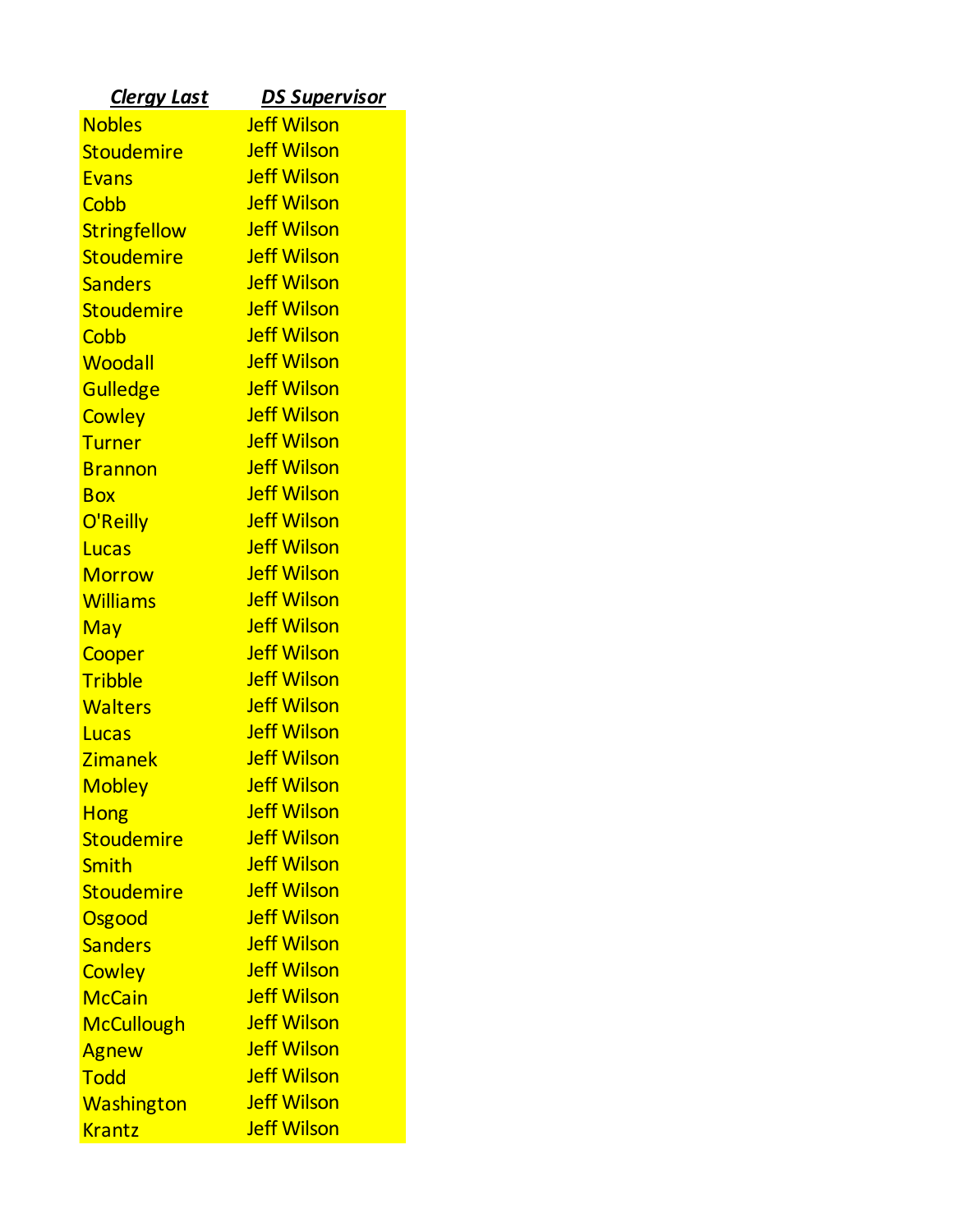| <b>Todd</b>       | <b>Jeff Wilson</b> |
|-------------------|--------------------|
| <b>Morrow</b>     | <b>Jeff Wilson</b> |
| <b>Stoudemire</b> | <b>Jeff Wilson</b> |
| <b>McBroom</b>    | <b>Jeff Wilson</b> |
| <b>Jackson</b>    | <b>Jeff Wilson</b> |
| Webb              | <b>Jeff Wilson</b> |
|                   | <b>Jeff Wilson</b> |
| <b>Webb</b>       | <b>Jeff Wilson</b> |
| Albritton         | <b>Jeff Wilson</b> |
| <b>Stegall</b>    | <b>Jeff Wilson</b> |

| <u>Cleray Last</u> | <u>DS Supervisor</u> |
|--------------------|----------------------|
| Pittman            | <b>Jean Tippit</b>   |
| Pittman            | <b>Jean Tippit</b>   |
| Fannin             | <b>Jean Tippit</b>   |
| <b>Holmes</b>      | <b>Jean Tippit</b>   |
| <b>Taylor</b>      | <b>Jean Tippit</b>   |
| Woodard            | <b>Jean Tippit</b>   |
| Perry              | <b>Jean Tippit</b>   |
| Pittman            | <b>Jean Tippit</b>   |
| Jimmerson          | <b>Jean Tippit</b>   |
| <b>Blackburn</b>   | <b>Jean Tippit</b>   |
| Jimmerson          | <b>Jean Tippit</b>   |
| Woodard            | <b>Jean Tippit</b>   |
| <b>Holmes</b>      | <b>Jean Tippit</b>   |
| Jimmerson          | <b>Jean Tippit</b>   |
| Taylor             | <b>Jean Tippit</b>   |
| Fannin             | <b>Jean Tippit</b>   |
| <b>Taylor</b>      | <b>Jean Tippit</b>   |
| Taylor             | <b>Jean Tippit</b>   |